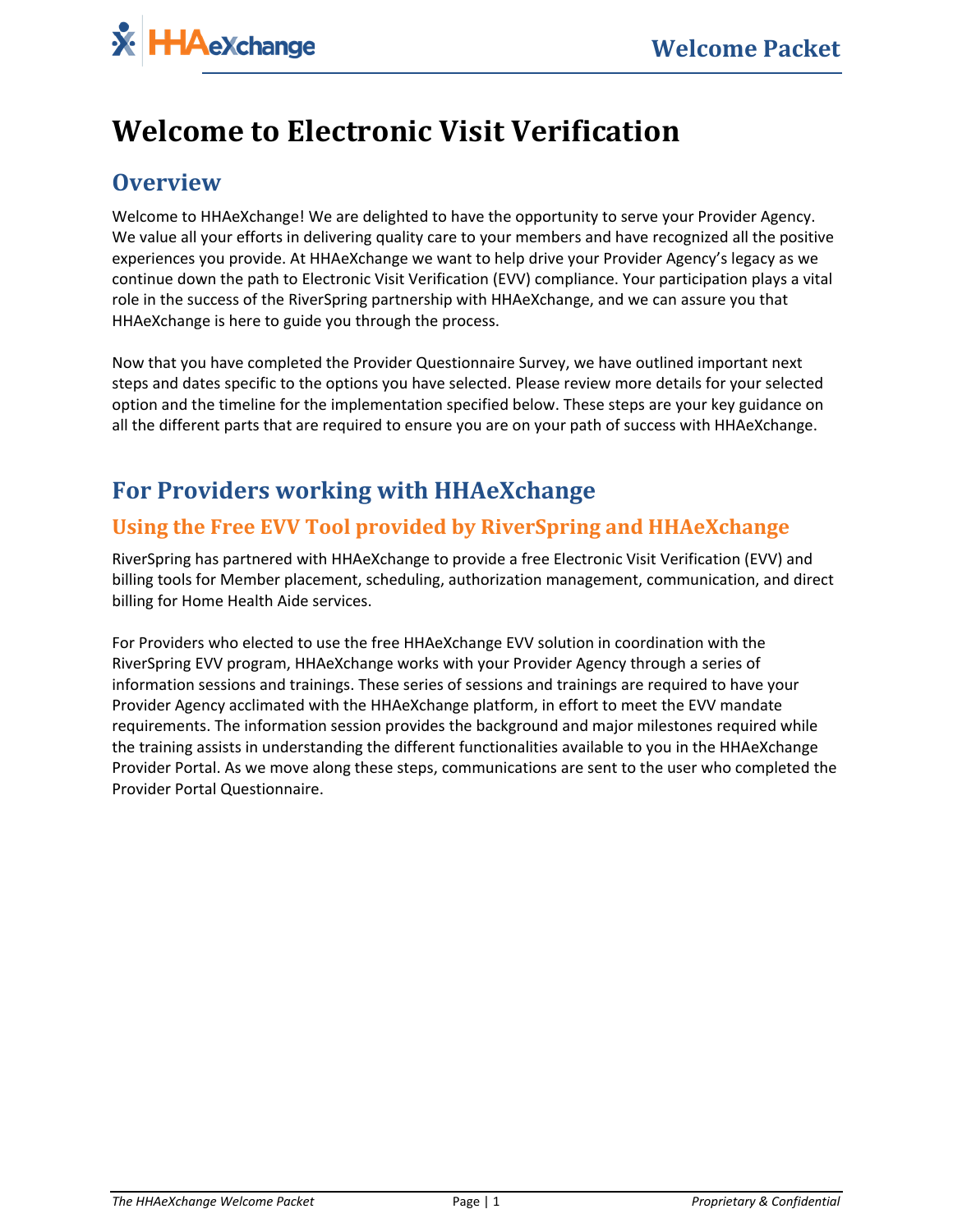

### **Timeline and Steps for Implementation Readiness**

The timeline below represents how a Provider can be compliant with RiverSpring.

| <b>Step</b>    | <b>Timeline Dates</b>                                                                                                                                                               | <b>Expectations</b>                                                                                                                                                                                                                                                                                                                                                                                                                                                                                          |  |  |
|----------------|-------------------------------------------------------------------------------------------------------------------------------------------------------------------------------------|--------------------------------------------------------------------------------------------------------------------------------------------------------------------------------------------------------------------------------------------------------------------------------------------------------------------------------------------------------------------------------------------------------------------------------------------------------------------------------------------------------------|--|--|
| 1              | Week of<br>Monday, April 25, 2022                                                                                                                                                   | <b>Provider Portal Questionnaire Review Webinar</b><br>A joint meeting was held by RiverSpring and HHAeXchange<br>for new Providers to HHAeXchange to review the importance<br>of completing the Provider Portal Questionnaire.<br>During this meeting, HHAeXchange reviewed and<br>demonstrated how to complete the online questionnaire and<br>discussed the requested information for portal creation.<br>Please view a recording of this webinar on the RiverSpring<br>Provider Information Center Page. |  |  |
| $\overline{2}$ | <b>Friday, May 6, 2022</b>                                                                                                                                                          | <b>Complete Provider Portal Enrollment Form</b><br>As described in RiverSpring's HHAeXchange Implementation<br>Welcome Letter, this form is designed to capture information<br>about your Provider Agency necessary to implement methods<br>of collecting and reporting EVV compliant data for all<br>personal homecare services. Ensure that this form is<br>completed by May 6, 2022, for the creation of the Portal.<br>Click here to complete the Provider Portal Enrollment Form                        |  |  |
| 3              | <b>Monday, May 2, 2022</b><br>Wednesday, May 4, 2022<br>Thursday, May 5, 2022<br>Wednesday, May 11, 2022<br><b>Friday, May 13, 2022</b><br>*Please select one session<br>to attend. | <b>Attend the Provider Information Session</b><br>Sessions are offered in the morning or afternoon. Attendance<br>is only required for ONE (1) session as all provide the same<br>information. The pre-recorded webinar sessions include a<br>demo of the HHAeXchange platform and allows for a Q/A<br>chat option to answer all questions.<br>Click here to register for the Provider Information Sessions                                                                                                  |  |  |
| 4              | Wednesday, May 18, 2022                                                                                                                                                             | <b>System User Training-LMS Credentials</b><br>Receive login credentials for Learning Management System to<br>review videos, documents, and test questions to ensure an<br>understanding of the HHAeXchange Provider Portal.                                                                                                                                                                                                                                                                                 |  |  |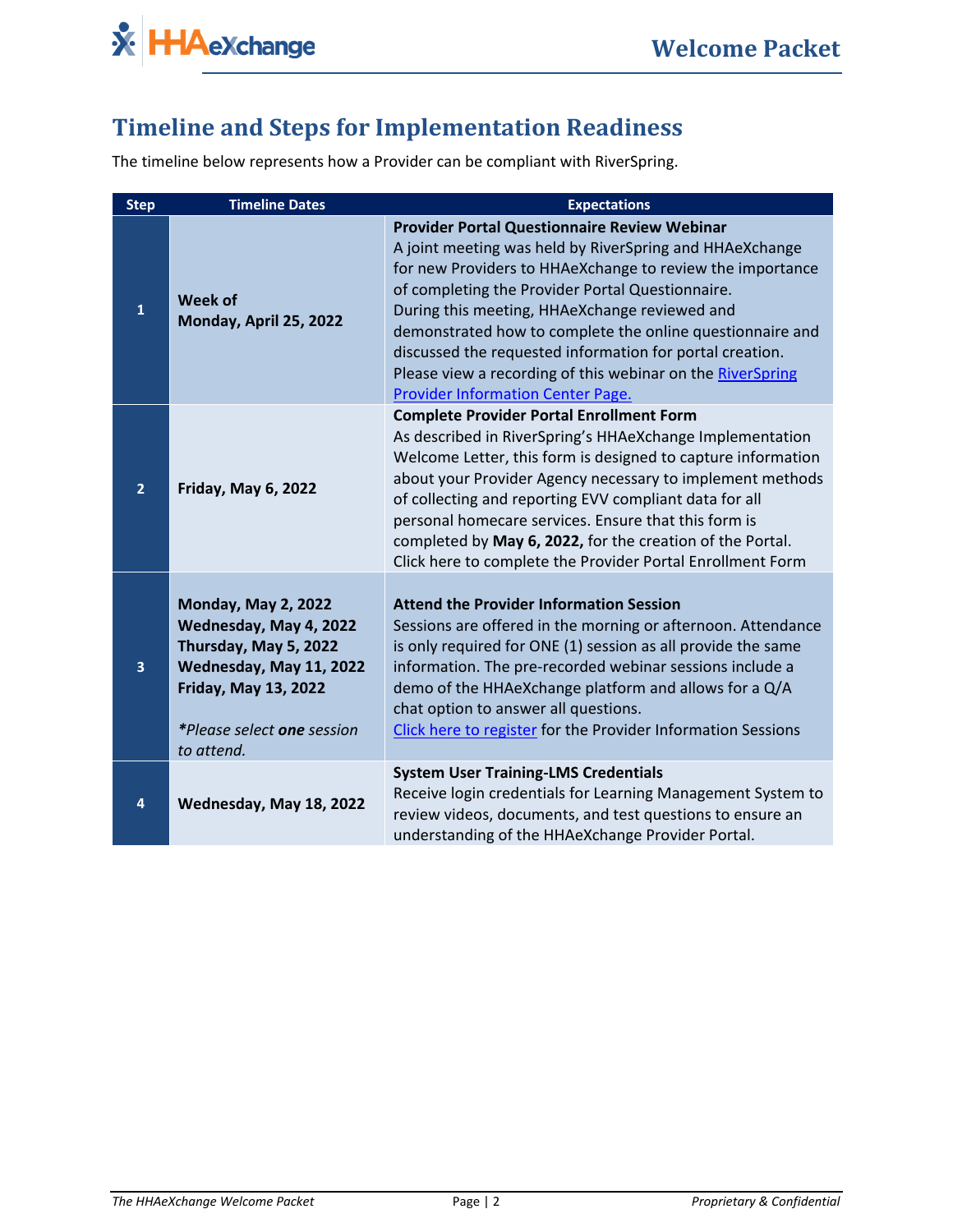

| <b>Step</b>      | <b>Timeline Dates</b>                                                                                                                                                      | <b>Expectations</b>                                                                                                                                                                                                                                                                                                                                                                                                                                                                                                                                                                                      |                                                                                                                            |  |
|------------------|----------------------------------------------------------------------------------------------------------------------------------------------------------------------------|----------------------------------------------------------------------------------------------------------------------------------------------------------------------------------------------------------------------------------------------------------------------------------------------------------------------------------------------------------------------------------------------------------------------------------------------------------------------------------------------------------------------------------------------------------------------------------------------------------|----------------------------------------------------------------------------------------------------------------------------|--|
|                  | Week of May 23, 2022 -<br>May 27, 2022                                                                                                                                     | <b>System User Training Webinar Week</b><br>Register and attend the training webinar week from Monday-<br>Friday. Each day a different aspect of HHAeXchange<br>functionality is reviewed with a live Q/A chat option allowing<br>Providers to ask questions related to the Provider Portal<br>functionalities. Each webinar is specific to the staff role in<br>your Agency:                                                                                                                                                                                                                            |                                                                                                                            |  |
|                  |                                                                                                                                                                            | <b>Day</b>                                                                                                                                                                                                                                                                                                                                                                                                                                                                                                                                                                                               | <b>Topic</b>                                                                                                               |  |
|                  |                                                                                                                                                                            | $\mathbf{1}$                                                                                                                                                                                                                                                                                                                                                                                                                                                                                                                                                                                             | Monday, May 23, 2022: Overview video                                                                                       |  |
| 5                |                                                                                                                                                                            | $\overline{2}$                                                                                                                                                                                                                                                                                                                                                                                                                                                                                                                                                                                           | Tuesday, May 24, 2022: HHAX Management                                                                                     |  |
|                  |                                                                                                                                                                            | 3                                                                                                                                                                                                                                                                                                                                                                                                                                                                                                                                                                                                        | Wednesday, May 25, 2022: When registering<br>below attend only the PM session on this day:<br><b>HHAX EVV (PM Session)</b> |  |
|                  |                                                                                                                                                                            | 4                                                                                                                                                                                                                                                                                                                                                                                                                                                                                                                                                                                                        | Thursday, May 26, 2022: Billing                                                                                            |  |
|                  |                                                                                                                                                                            | 5                                                                                                                                                                                                                                                                                                                                                                                                                                                                                                                                                                                                        | Friday, May 27, 2022: Admin & Next Steps                                                                                   |  |
|                  |                                                                                                                                                                            | Click here to register and review the description providing<br>more insight on the associated roles and content of each<br>webinar. These webinars are correlated with the LMS training<br>and can be attended by multiple staff members of your<br>Agency.                                                                                                                                                                                                                                                                                                                                              |                                                                                                                            |  |
| $\boldsymbol{6}$ | <b>Beginning</b><br><b>Monday, May 23, 2022</b>                                                                                                                            | Log-in to your Provider Portal<br>Receive your Provider Portal login credentials to log in to the<br>system and begin entering your Caregivers. Ensure your<br>Portal is set up prior to go-live and work with your Caregivers<br>to prepare them for EVV (i.e., download the Mobile Caregiver<br>App, review the EVV phone instructions). Telephony (IVR line)<br>will be given to you prior to go-live for EVV confirmation.<br>Providers can also use the Support Center on their Portal to<br>search and review job aids and written training material<br>under the "Provider Portal Resource" page. |                                                                                                                            |  |
| $\overline{7}$   | The linked contract is added<br>on your HHAeXchange<br>Portal beginning June 8,<br>2022.<br><b>Member and Authorization</b><br>Data will be visible as of<br>June 13, 2022 | <b>Review Data and Begin Preparing Member Schedules</b><br>Once linked to RiverSpring, providers need to review the<br>member and authorization data and begin preparing<br>schedules in HHAeXchange. Please review the contracted<br>service codes added on their HHAeXchange Portal (Admin ><br>Contract Setup > Search Contract (Contract Name:<br>RiverSpring) > Billing Rates Tab). Providers have the<br>opportunity to add rates to the new contract based on their<br>current contract amount. Providers are given the flexibility of<br>managing and editing their rates as needed.             |                                                                                                                            |  |
| 8                | Tuesday, July 5, 2022                                                                                                                                                      | <b>Go-Live for Providers</b><br>Providers are expected to start using the HHAeXchange<br>Provider Portal to schedule and confirm EVV compliant visits.<br>All paid claims under the EVV mandate (PCS services) must be<br>supported by the visit data to be compliant with the CURES<br>Act mandate.                                                                                                                                                                                                                                                                                                     |                                                                                                                            |  |